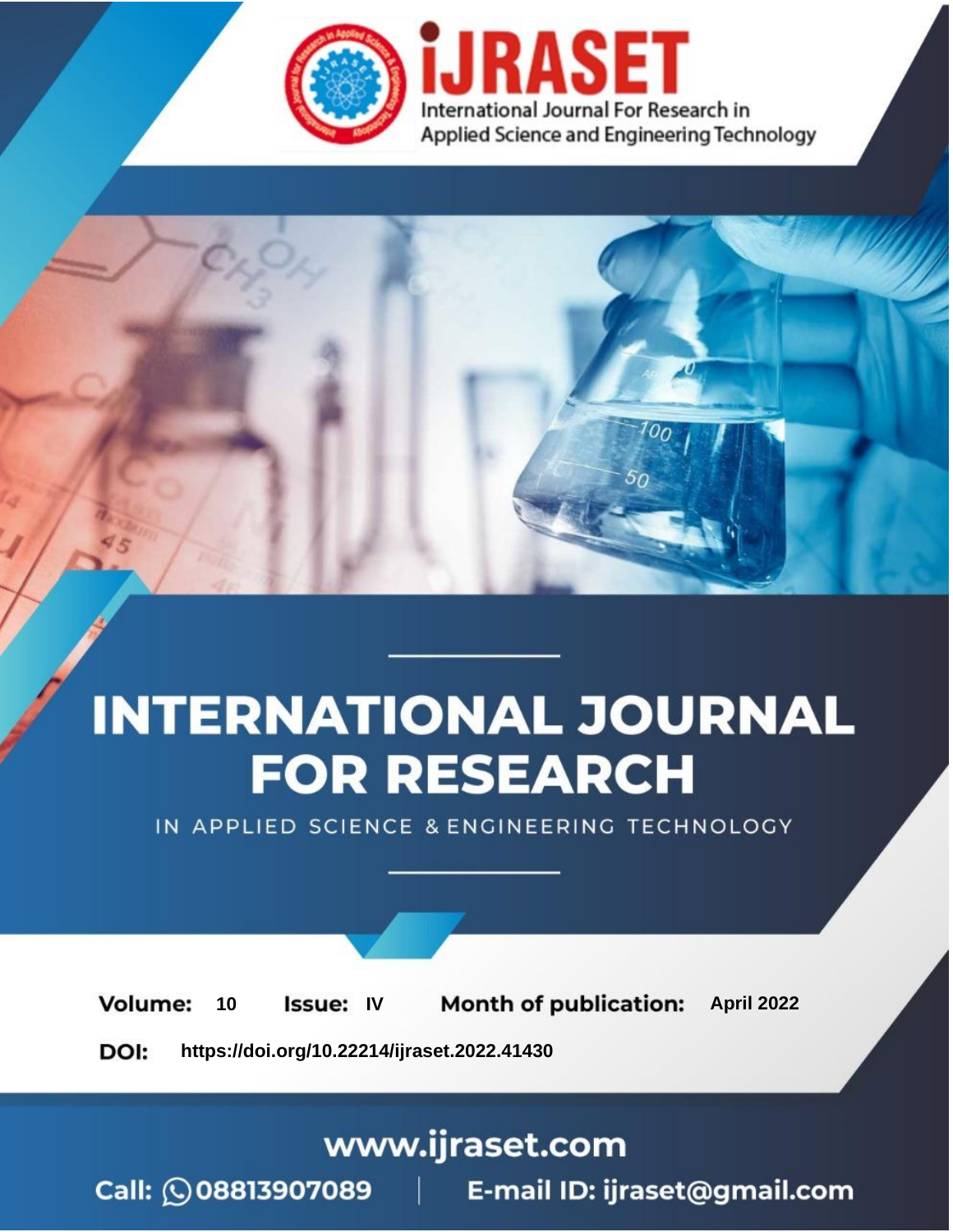

### **Design and Fabrication of Plunger Type Compressed Air Vehicle**

Pramay Gawali<sup>1</sup>, Aditya Dhole<sup>2</sup>, Pranav Borkar<sup>3</sup>, Sameer Alone<sup>4</sup>, Anubhav Meshram<sup>5</sup>, Shubham Tembhurne<sup>6</sup>, Dr. S.K.  $Choudhary<sup>7</sup>$ 

*Dept. of Mechanical Engineering, KDKCE, Nandanvan, Nagpur 440024.*

*Abstract: Today air pollution is the major problem in major cities of the world. Climate change is also a big problem we have faced. This project is based on the Design of Air Compressed Vehicle. We used Air as a fuel which is abundantly present in the atmosphere. Increases in petrol prizes and the pollution so this research is the better alternative of the petrol engine. The air compressed vehicle doesn't use any type of hydrocarbon fuel hence this process doesn't emit the combustive gases. Many researchers and scientists are work on the design and fabrication of air driven vehicle equipped with pneumatic system. This project is based on unconventional substitute for transportation challenges as this technology claims to zero emissions while providing the power and performance needed for light vehicle applications. It is the greener type of technology we will be use here and the demand of this technology in future is more. This paper tells us about the description of how a compressed air vehicle using this technology was made.*

*Keywords: Pollution free, Simple Design, Noise-free, Lightweight, Pneumatic system* 

#### **I. INTRODUCTION**

Today climate change is the big issue. To lower the effect of greenhouse gases we should find the better alternative of the IC engines that we are used today. Many scientists and researchers are work on the various non-conventional source of energy using this these techniques they can solve the many problems related to climate change.

In India, number of vehicles and their consequent emissions were different for each of the state or UT. Therefore, a decentralized emission inventories were prepared for road transport sector in order to design and implement suitable technologies and policies for appropriate GHG mitigation measures.

Compressed air vehicle deals with the use of air at high pressure and the supply of air to the pneumatic system to move the piston is controlled by the Solenoid valve (5/2). It also provides a pollution free system. Nowadays four wheelers are very popular in urban and rural areas for transportations of goods.

The capacity of our project is to move a single person with some load and it is designed in consideration for small distances that are generally used in industries. In this project we will use a compressor which compress the air from atmosphere at very high pressure approximate 7 to 8 bar and store the air in the reservoir having capacity 50 litre. The air store in the reservoir is then supplied to the pneumatic cylinder with the help of piping system. There is no need for a carburettor, spark plug. Engine run perfectly with the help of high pressure compressed air and our designed chassis, as well as all body of the vehicle, will run perfectly without any issue. Our vehicle carries the load capacity up to 80-100 Kg.

#### **II. WORKING PRINCIPLE**

The working principle of air compressed vehicle works on principle of alternatively power supply to the (5/2) solenoid valves. Solenoid valve help to operates double acting pneumatic cylinder which will act as crank and connecting rod. The reciprocating motion of pneumatic cylinder will convert into rotary motion by crank mechanism which will rotates the wheel.

#### **III. BASIC COMPONENTS OF CAV**

*1)* Pneumatic Cylinder: Pneumatic Cylinder is the major component of CAV which we have used in this project. Pneumatic cylinder converts the reciprocating motion into the rotary motion with the help of compressed air.

Bore diameter $(D) = 100$ mm

Stroke Length $(L) = 150$ mm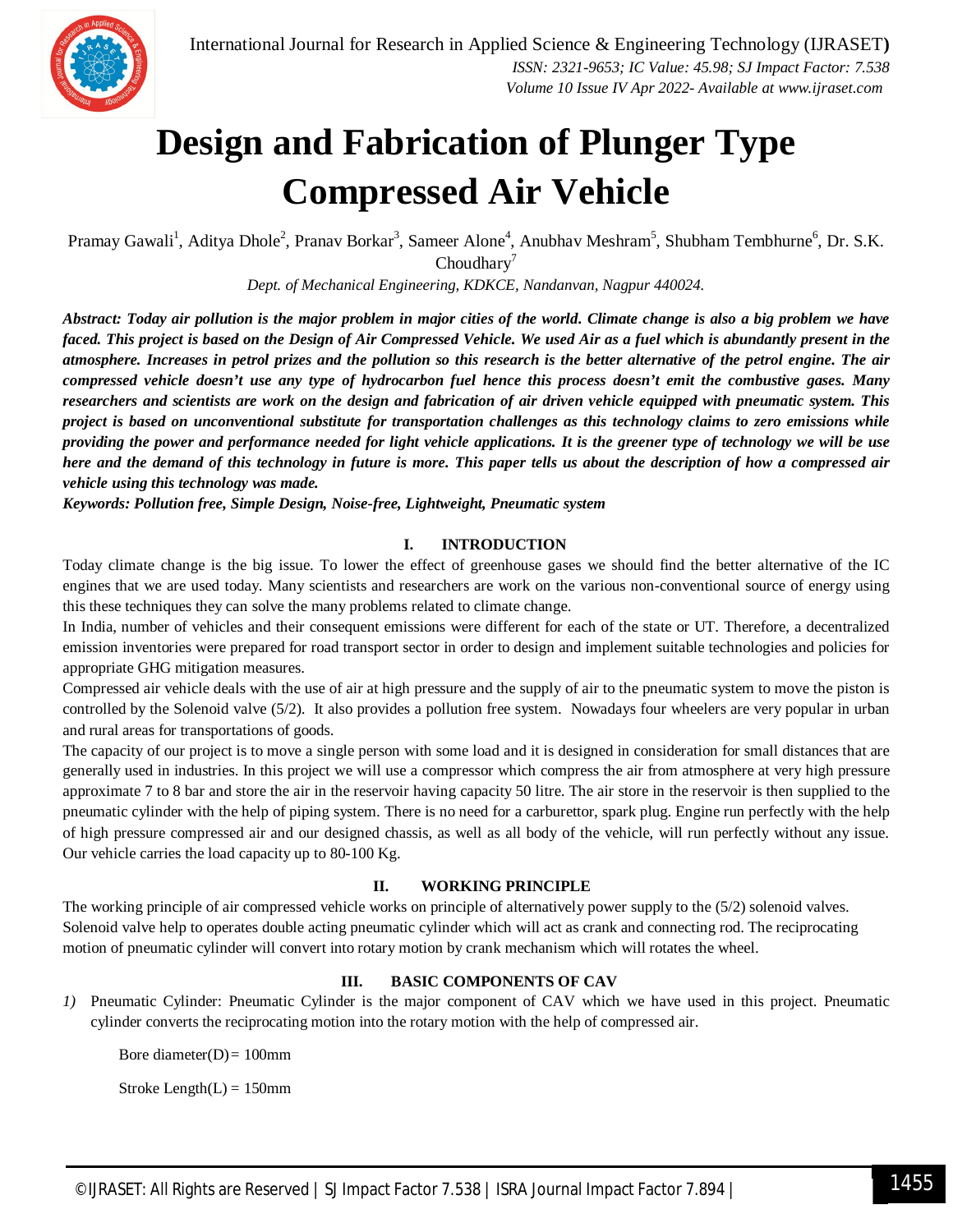

International Journal for Research in Applied Science & Engineering Technology (IJRASET**)**  *ISSN: 2321-9653; IC Value: 45.98; SJ Impact Factor: 7.538 Volume 10 Issue IV Apr 2022- Available at www.ijraset.com*

*2)* Solenoid DCV (5/2): We used the (5/2) solenoid valve to give the alternate air supply to the pneumatic cylinder. There are 5 ports in the solenoid valve. Out of five ports two are connected with the pneumatic cylinder and two are the exhaust ports remaining one port is connected to the air reservoir.

| Type               | $=$ | $5/2$ DCV  |
|--------------------|-----|------------|
| Orifice            | $=$ | 6mm        |
| Operating pressure | $=$ | 6 to 8 bar |

*3) Air Tank:* The air tank stores the air the air which compressed with the help of air compressor.

Material = Mild Steel Capacity= 50 Litre Pressure  $= 6$  to 8 Bar

*4) Chain and Sprocket:* The main function of the chain and the sprockets which are we used is to transfer the motion from crankshaft to rear-wheel shaft to cause the motion of the wheel.

Chain Pitch  $= \frac{1}{2}$ " No. of Teeth's  $=$  Driver (16) Driven (32)

- *5) Limit Switches:* We used here the two-roller type limit switches the main function of the limit switches is to control the motion of the double acting Pneumatic Cylinder by sending the electrical signals to the Solenoid valve which gives the direction to the compressed air.
- *6) Bearings:* Bearings are used to reduce the friction between the two rotating parts to reduce wear and tear of the two rotating parts. In our project we used 3 bearings of P-205 type. Two at rear shaft and one is to holding the mounting of crank and driver sprocket with the help of small shaft.

#### **IV. DESIGN ANALYSIS OF CAV**

*A. Pulling Force Calculation for Piston*

$$
F = \frac{P(D^2 - d^2)}{4}
$$

Where,  $D=$  Bore diameter =100mm  $D=$  Piston Rod diameter  $=20$ mm



Fig. Pneumatic Circuit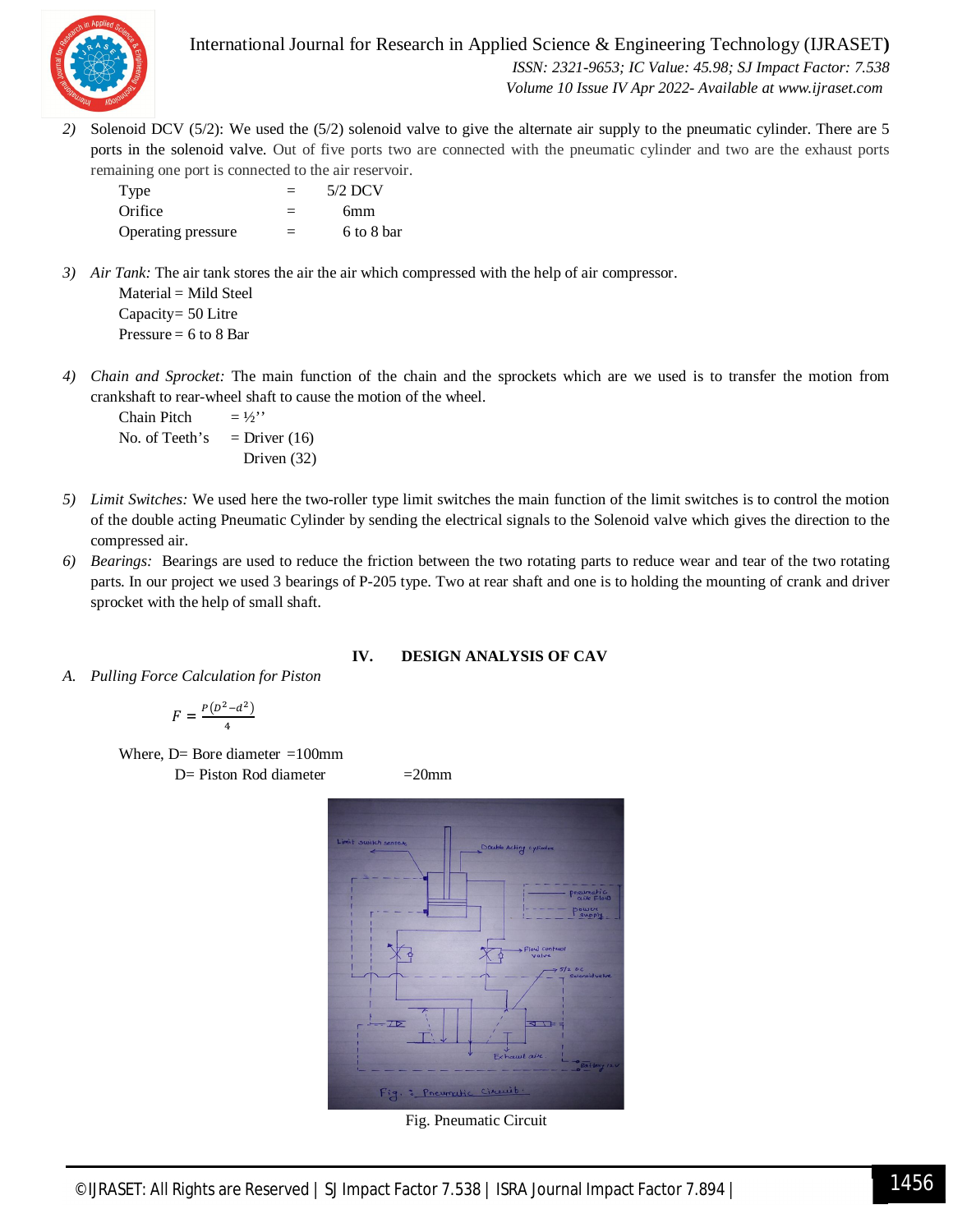

 *Volume 10 Issue IV Apr 2022- Available at www.ijraset.com*

*B. Force Calculation in Forward and Reverse Stroke* FOR DOUBLE ACTING CYLINDER:

Bore diam.  $= 100 \text{mm}(D)$ 

Piston rod diam.  $=$  20mm(d)

Stroke length  $=$  150mm (L)

Force exerted during the forward stroke:

$$
F_F = \frac{P \pi (D^2)}{4} = 1722.5 \text{ N}
$$

Force exerted during the reverse stroke:

$$
F_R = \frac{P \pi (D^2 - d^2)}{4} = 1653.6N
$$



#### *C. Calculation for Power*

Piston diam.  $= 100$  mm

Piston area  $= \pi r^2$ 

$$
A \qquad \quad = \pi r^2
$$

A =  $3.142 \text{ X } (50)^2$ 

$$
A = 7855 mm^2
$$

Supply pressure is 100 psi i.e., 689476 Pa

 $1 \text{ Psi} = 6894.76 \text{ Pa}$ 

Atm. Pressure= 14.50 Psi

- $Req.P = Supply pressure atm. Pressure$ 
	- P= 689476-99973.98

P= 589502.02 Pa

P= 0.5895 MPa

Force $(F)$ = P X A

 $F = 0.5895$  X 7855

 $F = 4630 N$ 

The average speed of standard PNEUMATIC cylinder is about 1.5 m/ sec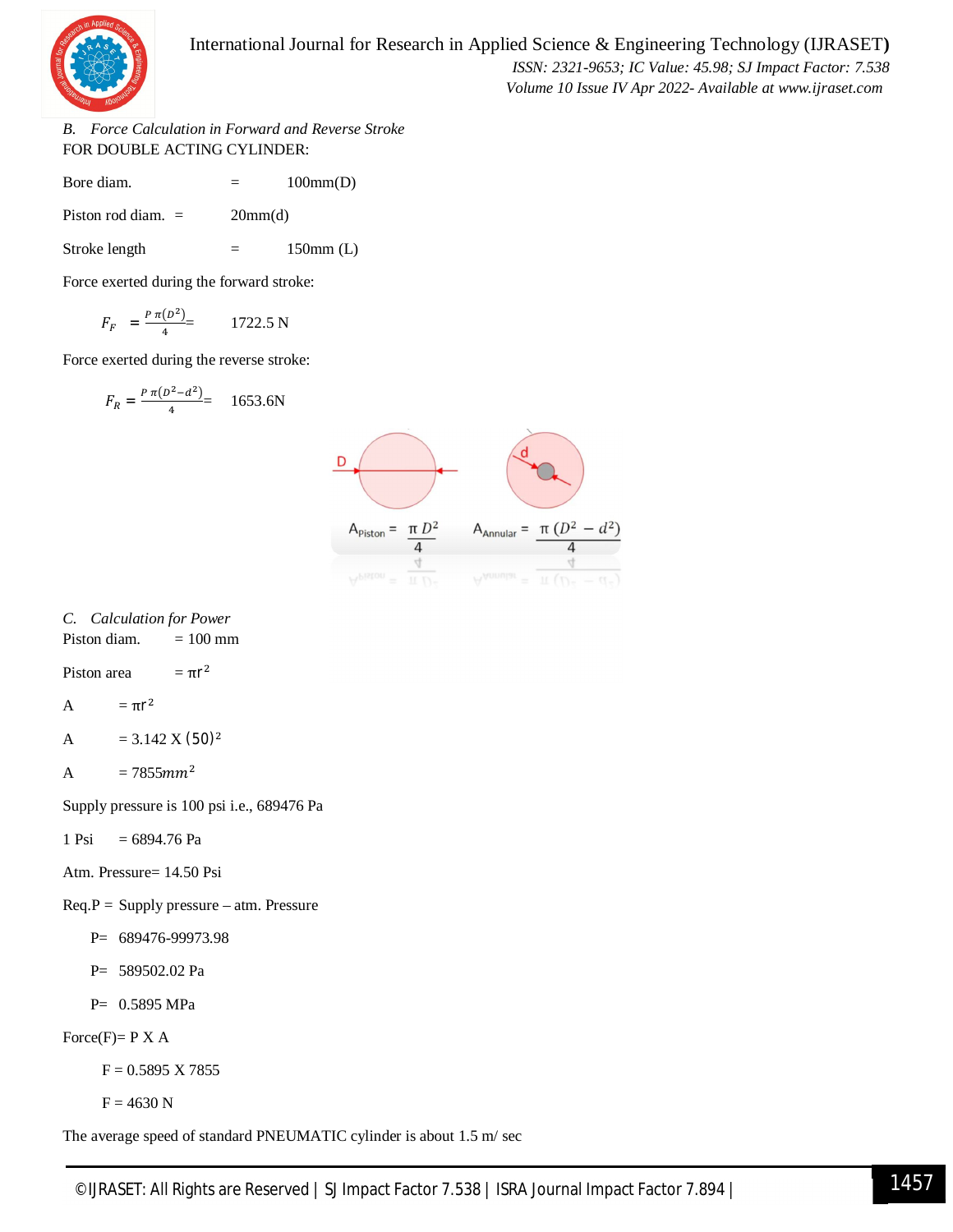

 $V= 1.5$  m/sec

Radius of wheel  $(r)$  = 0.025 m

 $N = \frac{60 V}{I}$  $2\pi r$ 

 $N = 572.95$  rpm for two strokes

Velocity ratio=  $1:2$  … (approx.)

- $V = \frac{572.95}{2} = 286.47$  rpm for one stroke  $V = r w$  $W =$  $2\pi N$ 60
- w=  $2\pi * 286.47$ 60
- w= 30 rad/sec
- $V=$  Rw ... (Here R=Crank rad. in meter)
- $V=$  0.175  $*$  30
- $V = 5.24$  m/sec
- $V =$  18.86 km/hr (actual speed of CAV)

18.86 km/hr is the actual speed of CAV.

Rolling Resistance:

$$
F = \mu x \frac{w}{r}
$$

- F= Friction force
- $\mu$ = Coefficient of friction
- $=$  0.25 … ... (for rubber tyre)
- W= Load (dead load)
- $m = 60 \text{ kg}$  ……. (Mass of vehicle)
- W= 588.6 N
- $r =$  Radius of curvature (0.175m)
- Frictional force  $(F)$ =  $0.25 \text{ X} \frac{588.6}{0.175}$

 $F_{fr} = 840.857 \text{ N}$ 

 $F_{fr}$  it is the frictional force between the rubber tyres and ground surface.

 $F_{net} = F - F_{fr}$ 

= 4630 – 840.847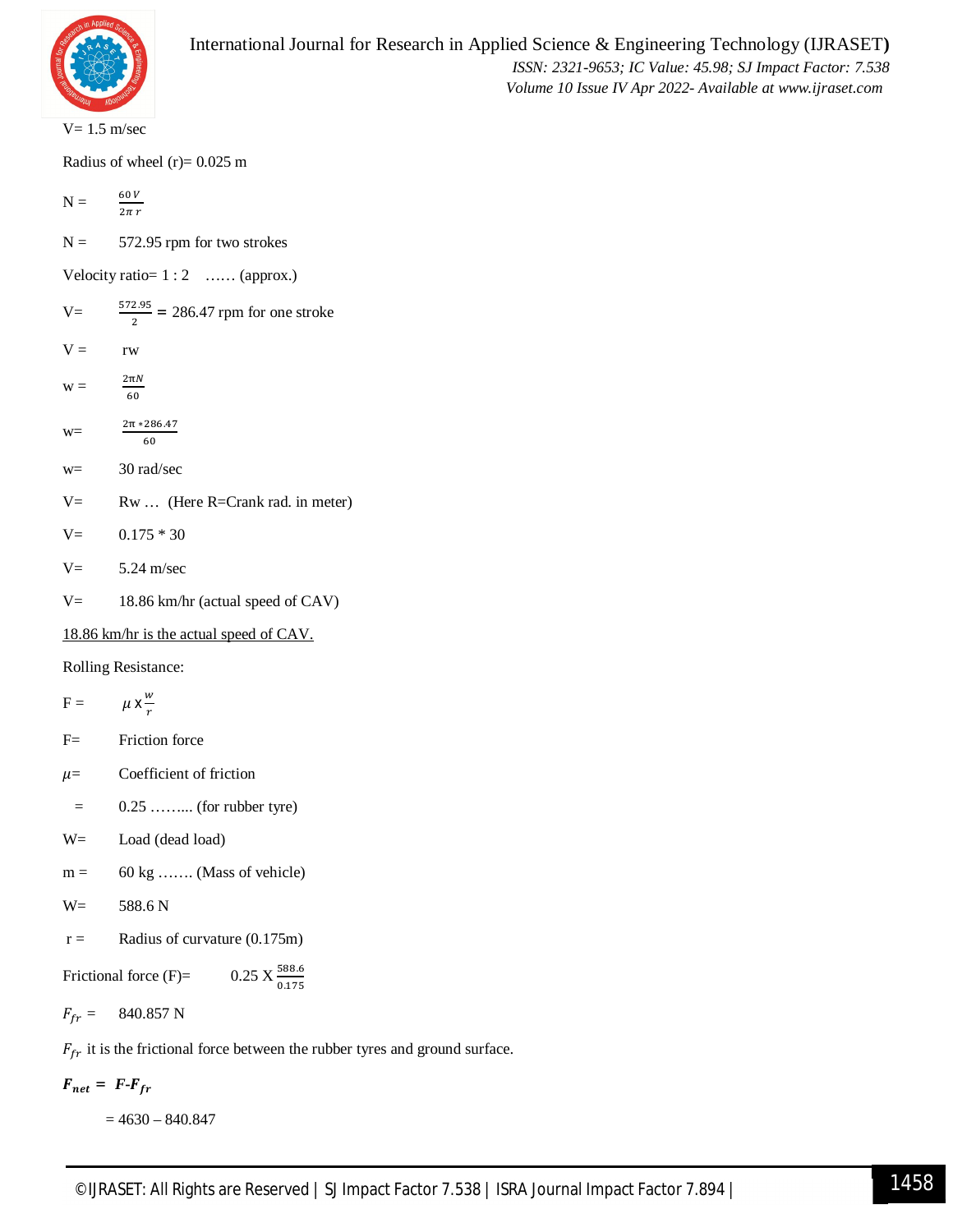

 $F_{net}$  =3789.143 N

For Power,

 $P = F^* V$ 

= 3789.143\*5.24

**P = 19.855 KWatt**

The Power Output is 19.855KWatt.

*D. Distance Covered per Charge* For 50 Lit. tank capacity

Volume of Pneumatic cylinder (V)

 $V=$  $\pi r^2 h$  – Piston Area

V=  $\pi$  x 50<sup>2</sup> x 152.4 -  $\pi$  x 50<sup>2</sup>

 $V=$  1189092.819  $mm<sup>3</sup>$ 

 $V=-1.18$  Lit.

No. of strokes  $=$  $1.18*2$ 

= 21.18 Strokes per charge

Distance Moved in one stroke  $= D$ 

 $D = \frac{21.18 * 0.025}{3}$  $\overline{c}$ 

D= 0.264 km

Distance travelled in 21.18 strokes

D=0.264 X 21.18

D=5.5915 Km/Charge

The Distance Covered by the vehicle per Charge is 5.5915 Km

#### **V. CONCLUSION**

#### **REFERANCES**

[1] Viswajeet Singh, "COMPRESSED AIR ENGINE" International Journal of Scientific and Research Publication, ISSN: 2250- 3153, Volume-7, Issue-7, July 2017.

[2] Venkatesh Boddapati, S.V.V. Vinod, M. Dora Babu, "Air Powered Vehicle -An Eco-Friendly Engine," Volume 4, No. 1, January 2015.

[3] Research Paper by Pramod Kumar J. ISSN: 0976-6359, March-April 2016, AIR POWERED ENGINE.

[4] Thermal Engineering P.L. BALLANEY.

The air driven vehicle is run on the compressed air. It is pollution free alternative for the environment and there is no use any type of hydrocarbon fuels which are used in IC engines. The compressed air vehicle can make a very important part of the factor that can prove a solution to the use of natural resources and can be the technology of tomorrow. The capacity of CAV is to carry the load up to 130-140kg. we will the compressor tank with capacity of 8 bar. One time filled tank covered the distance of 5.5915 Km with the velocity of 5.24m/s.